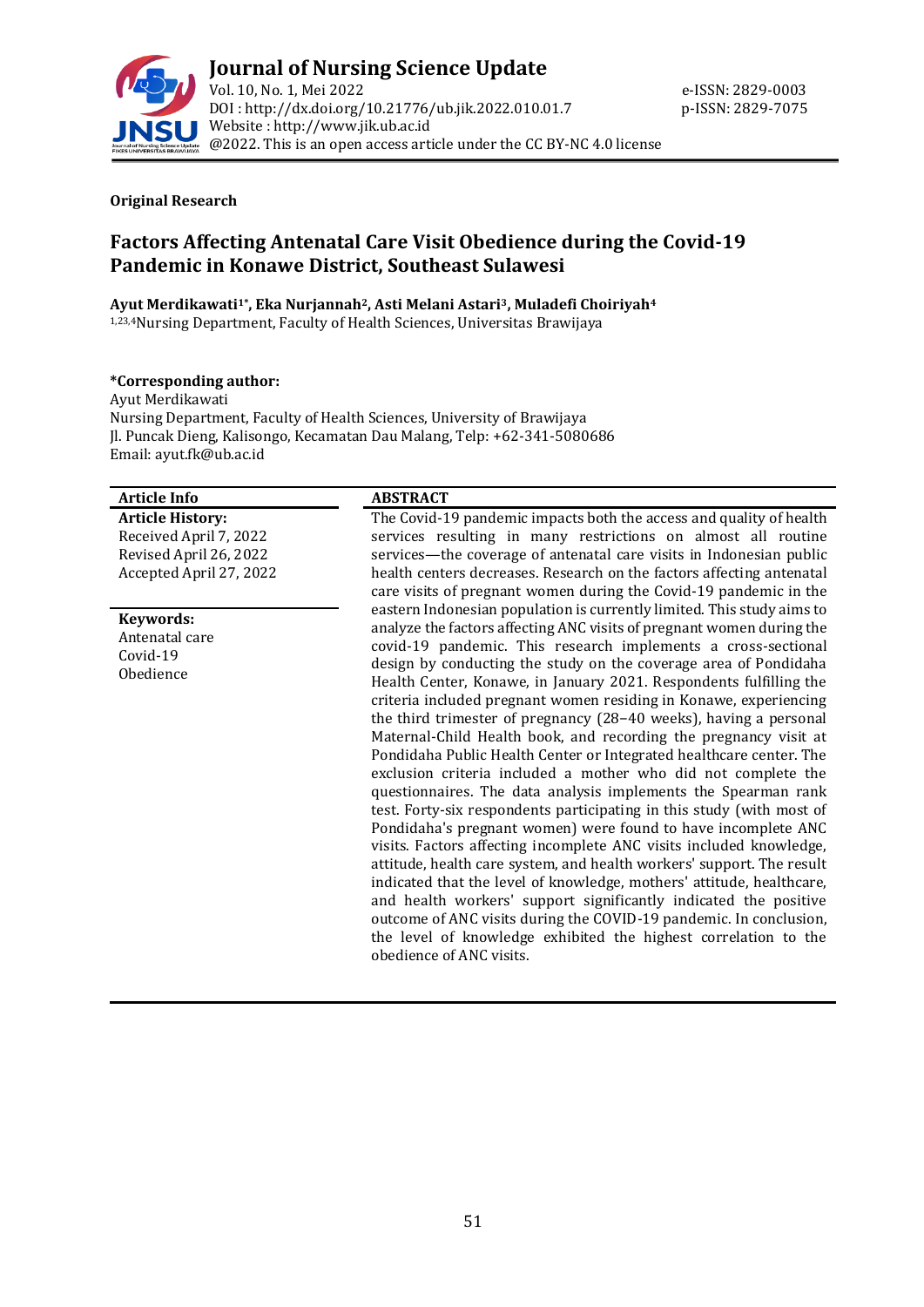

**Journal of Nursing Science Update** Vol. 10, No. 1, Mei 2022 e-ISSN: 2829-0003 DOI : [http://dx.doi.org/10.21776/ub.jik.2022.010.01.7](http://dx.doi.org/10.21776/ub.jik.2022.010.01) p-ISSN: 2829-7075 Website : http:/[/www.jik.ub.ac.id](http://www.jik.ub.ac.id/) @2022. This is an open access article under the CC BY-NC 4.0 license

## **Introduction**

Antenatal care (ANC) applies functions and activities for which health services are responsible for providing services to clients encountering issues with their maternal health during pregnancy. ANC aims to maintain the health of mothers and babies during pregnancy, childbirth, and postpartum and minimize maternal morbidity and mortality (Fitrayeni *et al*., 2017). Mothers must conduct ANC care to ensure their normal and healthy pregnancies and prevent problems or complications from previous ones (Mandriwati *et al*., 2017).

Before the pandemic, ANC coverage in Indonesia generally increased in the previous two years, from 87.30% to 88.40% in 2019 (Kementerian Kesehatan RI, 2019). ANC coverage in Southeast Sulawesi Province and in Konawe District in 2019 reportedly reached 70.3% and 60.32%, respectively. Twenty-nine health centers in Konawe recorded Pondidaha Health Center as a working area with low ANC coverage of 33.67% (Kementerian Kesehatan RI, 2019). However, in 2020, due to the COVID-19 pandemic, data showed that ANC coverage in Pondidaha Health Center fell to 23.2% (52 pregnant women (4th visits) from the target number of 224 pregnant women) from January to October. Overall, ANC coverage in Indonesian public health centers is likely to dwindle.

The Covid-19 pandemic affects health services, both access, and quality, in conjunction with limitations on almost all routine services leading to restraining visits to health centers due to the fear of being contaminated by the virus, pregnancy class delays, and the unpreparedness of services in terms of personnel and infrastructure, including personal protective equipment (Kementerian Kesehatan RI, 2020).

Case studies in five regions in Indonesia by the SMERU Research Institute (2020) on the impact of the Covid-19 pandemic on maternal and child nutrition and health services found a decline in the number of visits to pregnancy screening services during the Covid-19 pandemic. Previous studies in various countries describe the effect of pandemics on health services. There was

reportedly 50% and 32% alleviation of antenatal visits and childbirth by health workers during the Ebola outbreak in Liberia (Ii *et al*., 2017). Hence, decreased ANC visits of pregnant women during the Covid-19 pandemic occurred (Nur *et al*., 2020). The low ANC visits of pregnant women indicate that their pregnancy screening behavior has not met the national expectations and targets. It is essential to examine what factors affect pregnant women's visits to ANC to determine the intervention method to convince them to routinely make ANC visits.

The Covid 19 pandemic affected ANC visits in terms of shortage in availability and access to services, lack of appropriate and comprehensive services, and increased risk of infection among health care workers. The Indonesian government recommends staying at home, working from home, social distancing, avoiding direct physical contact not to mention crowds. Consequently, pregnant women have not completed pregnancy health services as they fear contracting the Coronavirus (Du *et al*., 2020). This occurrence is also described by another researcher widely researching ANC in pregnant women in Indonesia. Conversely, research on the factors affecting antenatal care visits in pregnant women during the Covid-19 pandemic is still limited, especially in the eastern Indonesia population. Based on the above phenomenon, this study aims to analyze factors that affect ANC visits in pregnant women during the covid-19 pandemic.

# **Method**

This study employed a cross-sectional design in which the researchers surveyed the coverage area of Pondidaha Health Center, Konawe District, in January 2021, involving respondents qualifying the criteria: pregnant women who lived in Konawe, had the third trimester of pregnancy (28−40 weeks), had a personal Maternal-Child Health book, and recorded the pregnancy visit at Pondidaha Public Health Center or Integrated healthcare center, with the exclusion of a mother not completing the questionnaires.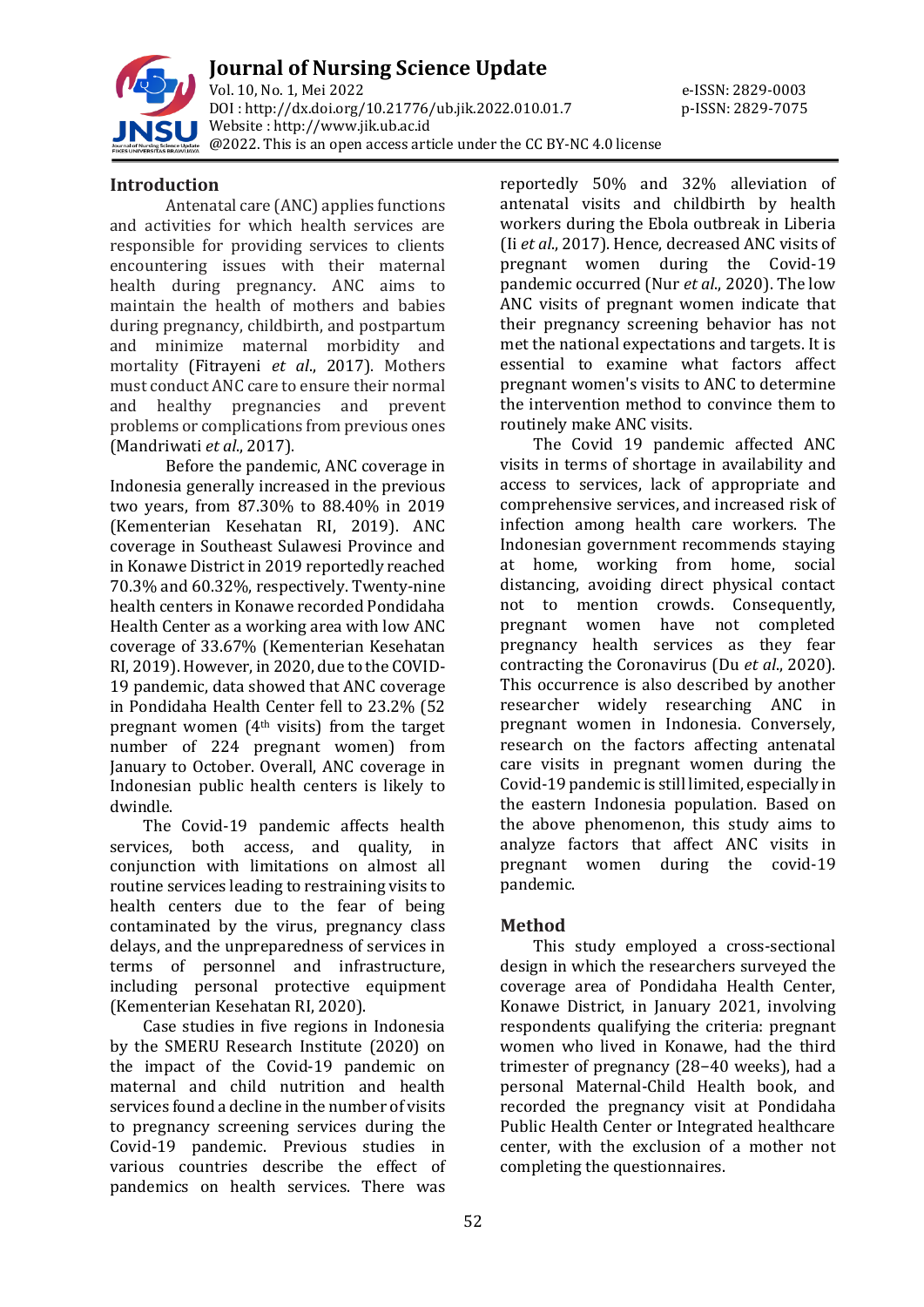

The data were collected from the respondents' responses to the distributed questionnaires on personal data, knowledge, mothers' attitudes, perception of health care systems, health worker support, and the number of ANC visits. The knowledge and attitude questionnaire was adopted from Maria Yosefa P *et al*. (2018), and modified by the researchers. The knowledge questionnaire consists of 12 true-false questions with a maximum point of 12, as illustrated in Table 1. Then, the score was divided into three criteria: good, moderate, and poor.

The mothers' attitude questionnaire consists of 10 questions measured by a Likert scale (1-5), as seen in Table 2. The attitude was then divided into two categories: positive and negative.

## **Table 1. Knowledge's Questionnaire of ANC Visits During the Covid-19 Pandemic Parameters and Questions**

## **Aim**

- 1. Pregnancy check-ups during the Covid-19 pandemic are essential to ensure that both mother and baby are healthy.
- 2. Health care providers advise the pregnant women to continue routine pregnancy check-ups during the Covid-19 pandemic.

## **Procedure**

- 3. Pregnancy check-ups must be conducted at least six times during the Covid-19 pandemic.
- 4. The first pregnancy examination must be conducted at the Public Health Center to see any risk factors for pregnancy.
- 5. Unless any complaints/risks/ signs of danger occur, pregnant women may proceed to consult for prenatal care in the second trimester (4-6 months) over the telephone/online.
- 6. Pregnancy examination in the third trimester (7-9 months) is carried out one month before the estimated delivery by appointment at the Public Health Center.
- 7. Pregnancy examination in the third trimester (7-9 months) determines the plan for the delivery place **Standard of service**
- 8. Pregnant women must wear masks when visiting a health center for antenatal care.
- 9. Pregnant women are advised to monitor active fetal movements in the third trimester of pregnancy (7-9 months).
- 10. Pregnant women must consume a minimum of 90 tablets for blood during pregnancy.
- 11. A swab examination is a must for pregnant women who will give birth without any signs of Covid-19. If not available, a rapid test or blood test may apply.
- 12. Approaching delivery, mothers are advised to self-isolate at home for 14 days for preparation.

## **Table 2. Mothers' Attitude Questionnaire of ANC Visits During the Covid-19 Pandemic Parameters and Questions**

### **Advantages**

- 1. Routine pregnancy check-ups during the Covid-19 pandemic help detect complications in pregnancy **Procedure**
- 2. During the Covid-19 pandemic, at least six face-to-face pregnancy check-ups are conducted.
- 3. Pregnant women are advised to continue routine pregnancy check-ups despite service modifications such as social distancing and making an appointment over the telephone or online prior to the examination.
- 4. An advance appointment should be made over the telephone or online prior to a pregnancy check-up for screening for risk factors and symptoms of Covid-19

### **Standard of service**

- 5. Suspected confirmed Covid-19 pregnant women in self-isolation will still receive the same antenatal care services.
- 6. During pregnancy check-ups, mothers must wear masks and keep their distance
- 7. Pregnant women are advised to monitor the active movements of the fetus independently in the third trimester of pregnancy (7-9 months).
- 8. If no pregnancy disorders occur, face to face a pregnancy check-up is not necessary. Instead, consultations take place over the telephone or online
- 9. Approaching delivery, mothers are advised to self-isolate at home for 14 days for preparation.
- 10. A swab examination is a must for pregnant women who will give birth without any signs of Covid-19. If not available, a rapid test or blood test may apply.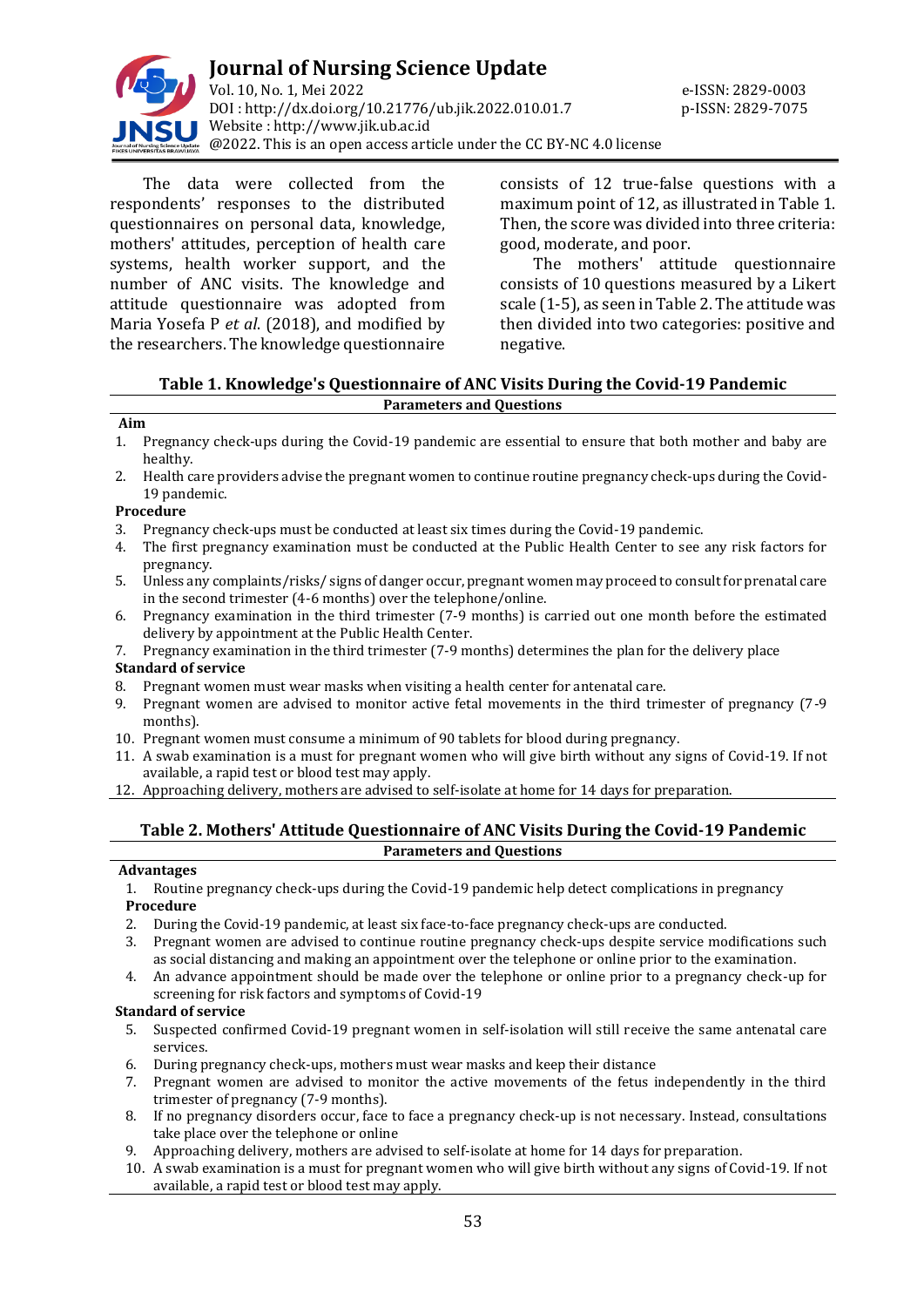

The perception of health care system questionnaires, particularly for Public Health Center services developed by the researchers, consists of 13 questions measured by a Likert

scale (1-5), as presented in Table 3. The score was then divided into three criteria: good, moderate, and poor.

## **Table 3. Perception of Health Care System Questionnaire of ANC Visit During Covid-19 Pandemic**

|    | <b>Parameters and Questions</b>                                                                                       |  |  |  |  |
|----|-----------------------------------------------------------------------------------------------------------------------|--|--|--|--|
|    | The flow of examination procedures for the patient                                                                    |  |  |  |  |
| 1. | Applying a one-way flow system for different gates of entryway and exit way and installing a transparent barrier      |  |  |  |  |
|    | made of fabric or other material for a single gate of entryway-exit way                                               |  |  |  |  |
|    | 2. Clear explanation of guidance for pregnancy check-ups                                                              |  |  |  |  |
|    | <b>Screening and triage</b>                                                                                           |  |  |  |  |
|    | 3. Screening/checking body temperature, contact history, and travel history are carried out adjacent to the entrance. |  |  |  |  |
|    | <b>Health protocol</b>                                                                                                |  |  |  |  |
|    | 4. Health workers wear personal protective equipment such as masks, face shields, etc.                                |  |  |  |  |
| 5. | Handwashing facilities with soap and running water/hand sanitizer are available.                                      |  |  |  |  |
| 6. | Implementing the seating/queuing distance between visitors of at least 1 meter                                        |  |  |  |  |
|    | Obedience to covid-19 isolation                                                                                       |  |  |  |  |
| 7. | A transparent barrier between patients and staff                                                                      |  |  |  |  |
| 8. | Good air circulation in the examination room with wide-open windows                                                   |  |  |  |  |
| 9. | Clean patient-examination room                                                                                        |  |  |  |  |
|    | 10. Online examination registration                                                                                   |  |  |  |  |
|    | 11. Quick check queue timing                                                                                          |  |  |  |  |
|    | 12. Advanced appointment for a health check                                                                           |  |  |  |  |

**Information technology utilization**

13. Online health consultation and monitoring

## **Table 4. Health Care Support Questionnaire of ANC Visit during Covid-19 Pandemic Parameters and Questions**

### **Advice on pregnancy examination**

1. Health workers (midwives, nurses, doctors) suggest that pregnancy check-ups be carried out routinely during the Covid-19 pandemic.

## **Education on a standard of pregnancy examination**

- 2. Health workers provide knowledge about preventing the transmission of Covid-19 to pregnant women.
- 3. Health workers constantly remind the mother of the schedule for the subsequent examination.
- 4. The health worker instructs the mothers to study the MCH handbook
- 5. Health workers explain to pregnant women about cough etiquette and maintain personal and environmental hygiene at home and when visiting health facilities.
- 6. Maternal health workers to conduct consultations over the telephone or online (e.g., WhatsApp messenger, etc.) when in-person check-ups do not prevail
- 7. Health workers explain clearly the steps and results of pregnancy check-ups during the Covid-19 pandemic.

### **Service and hospitality**

8. Even though they use masks (personal protective equipment), health workers are demanded to keep friendly.

9. Health workers explain service modifications during the Covid-19 pandemic, such as online check-up registration.

**Becoming a role model during the Covid-19 pandemic**

10. Health workers use personal protective equipment during antenatal care services.

Researchers modified the health workers' support questionnaire adopted from Awaliyah (2018), as presented in Table 4. The questionnaire consists of 10 yes/no questions with a maximum point of 10. Then the score was divided into three criteria: good, moderate, and poor. The researchers have filled out the obedience questionnaire of ANC visits during the Covid-19 Pandemic by

counting the number of ANC visits in a personal Maternal-Child Health book. Then the frequency of the result was divided into two groups: complete and incomplete. Complete means that the frequency of ANC visits complies with the schedule, while incomplete is the opposite. The researcher conducted the validity test on knowledge, mothers' attitudes, perception of health care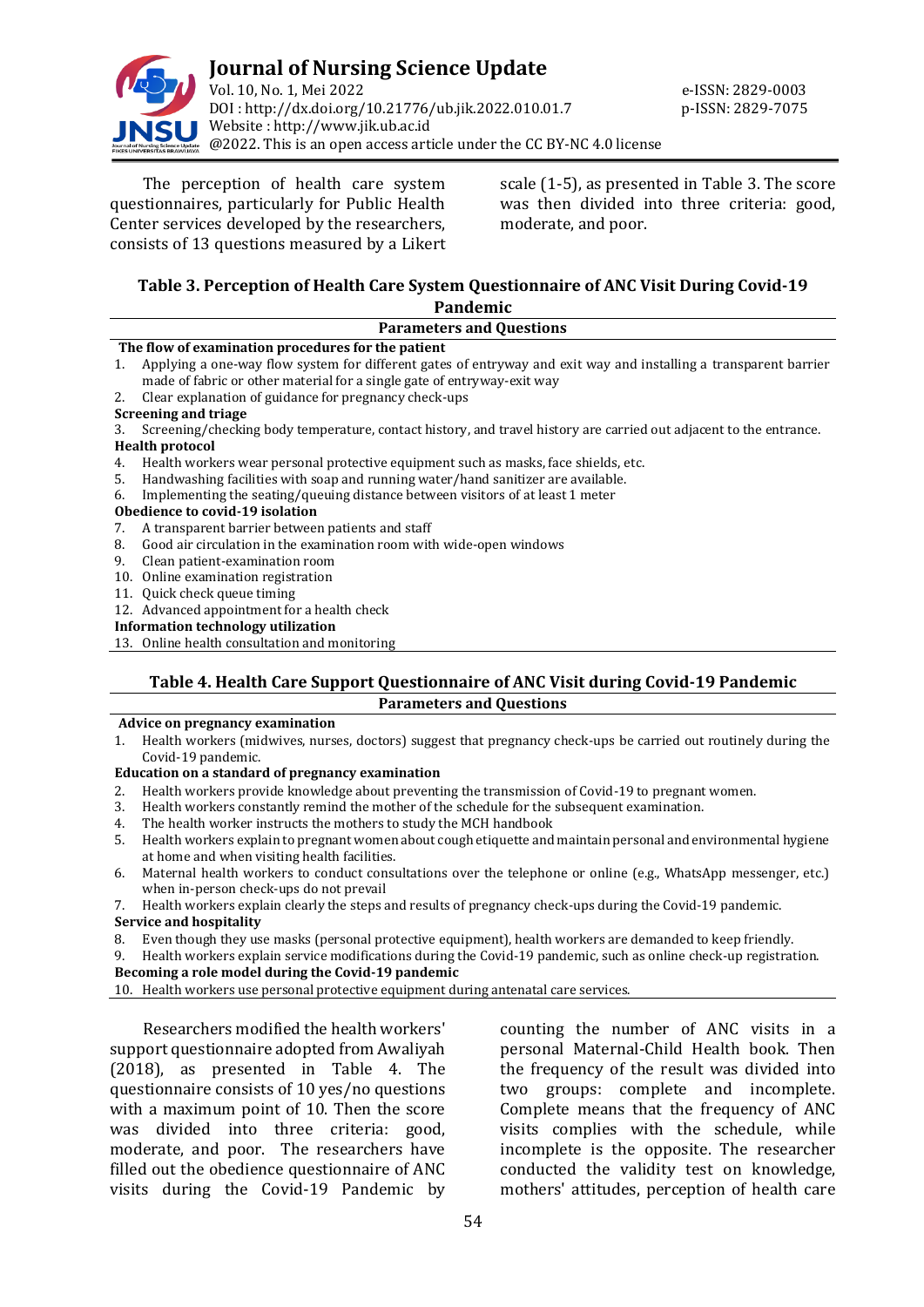

systems, and health worker support showing the results of 0.370-0.634, 0.459-0.764, 0.383- 0.806, 0.434-0.628, respectively. The reliability test on the questionnaire resulted in 0.745, 0.817, 0.800, and 0.669, respectively.

The data were analyzed by the Spearmen Rank Test, and the health research ethics committee of Universitas Halu Oleo, Sulawesi Province, approved the ethical clearance of this research.

# **Results and Discussion**

| Table 5. Characteristics of Pregnant Women on ANC Visits during the Covid-19 Pandemic |
|---------------------------------------------------------------------------------------|
|                                                                                       |

| <b>Variables</b>                         | N(46)        | $\%$ |  |
|------------------------------------------|--------------|------|--|
| Age (years)                              |              |      |  |
| $~<$ 20                                  | 9            | 19.6 |  |
| $20 - 30$                                | 30           | 65.2 |  |
| > 35                                     | 7            | 15.2 |  |
| Education                                |              |      |  |
| Primary (elementary; junior high school) | 30           | 65.2 |  |
| Secondary (senior high school)           | 15           | 32.6 |  |
| Higher (diploma, bachelor)               | $\mathbf{1}$ | 2.2  |  |
| Family income                            |              |      |  |
| $<$ IDR 2.500.000                        | 32           | 69.5 |  |
| $\ge$ IDR 2.500.000                      | 24           | 30.5 |  |
| Occupation                               |              |      |  |
| Housewife                                | 37           | 80.4 |  |
| Seller                                   | 4            | 8.7  |  |
| Farmer                                   | 5            | 10.9 |  |

# **Table 6. Topics For Maternal-Child Health Education Purposes in The Covid-19 Pandemic**

| <b>Questions</b>                                        | N  | $\%$ |
|---------------------------------------------------------|----|------|
| What is Covid-19 and how is it transmitted?             | 31 | 7%   |
| Preventing the spread of COVID-19 to<br>pregnant,       | 46 | 11%  |
| maternity, and postpartum women                         |    |      |
| Routine check-up services for pregnant women during the | 45 | 10%  |
| Covid-19 pandemic                                       |    |      |
| Health care for pregnant women confirmed or suspected   | 43 | 10%  |
| $Covid-19$                                              |    |      |
| Maternity services during the Covid-19 pandemic         | 46 | 11%  |
| Postpartum health services during the Covid-19          | 46 | 11%  |
| Pandemic                                                |    |      |
| Health services for a newborn during the Covid-19       | 46 | 11%  |
| Pandemic                                                |    |      |
| Handling of newborns confirmed or suspected of Covid-   | 43 | 10%  |
| 19                                                      |    |      |
| Contraceptive services during the Covid-19 Pandemic     | 43 | 10%  |
| Breastfeeding during the Covid-19 Pandemic              | 45 | 10%  |

Table 5 illustrates the characteristics of forty-six respondents participating in this research. Based on Table 5, the respondents were dominated by homemakers aged between 20 and 30 with primary education backgrounds and family income under IDR 2,500,000. Table 6 presents topics for maternal-child health education purposes during the COVID-19 pandemic. Table 6

reveals that the health education topics most respondents favored included preventing the spread of COVID-19 to pregnant, maternity, and postpartum women; maternity services during the Covid-19 pandemic; postpartum health services during the Covid-19 Pandemic; health services for a newborn during the Covid-19 Pandemic. Table 7 reveals that most Pondidaha pregnant women had incomplete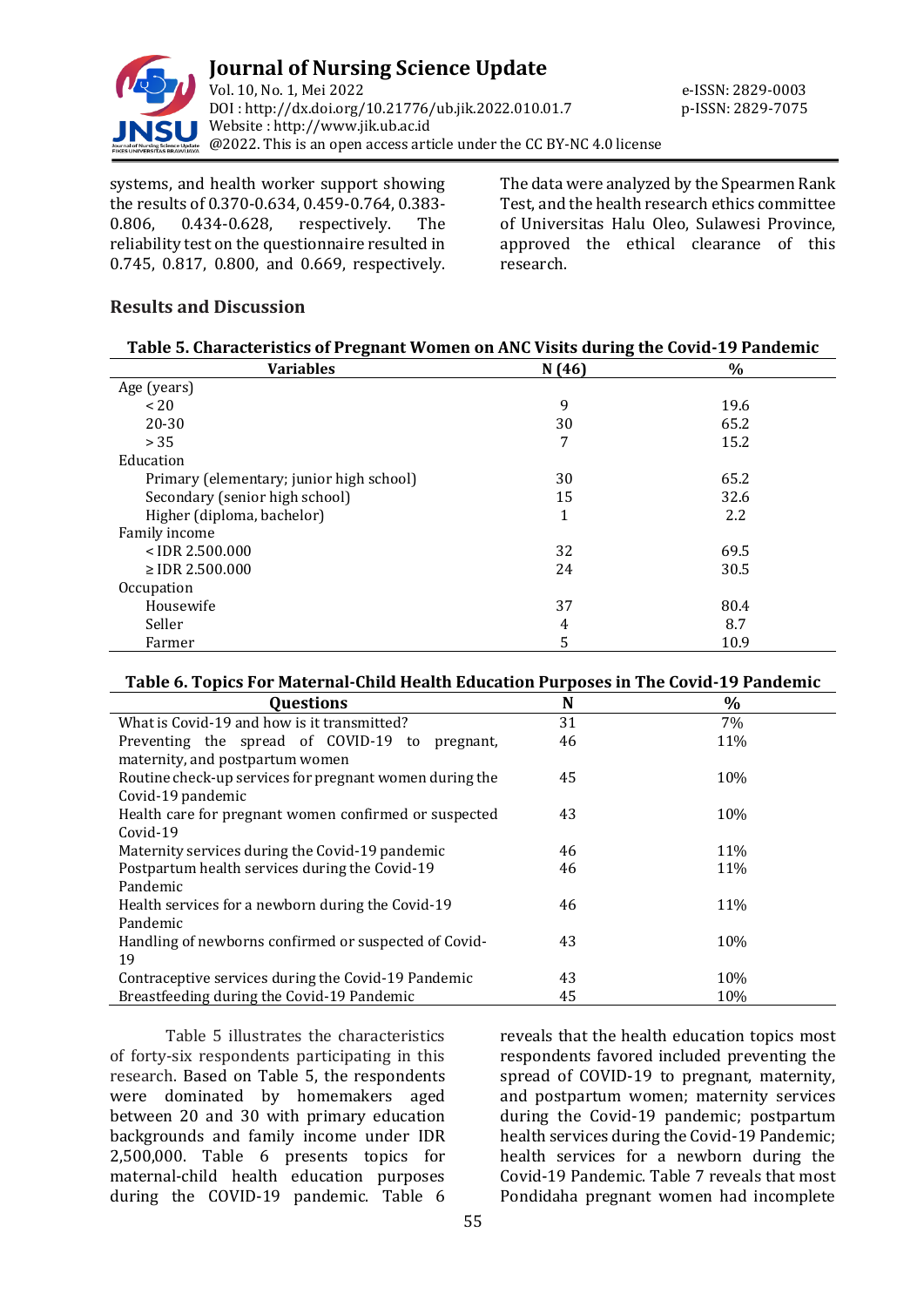

ANC, in which poor knowledge, enough healthcare system and health workers' support, and a positive attitude are among the contributing factors, all of which indicated significance on the Spearman rank test. It implies that the level of knowledge had the highest correlation to the obedience of ANC visits.

| Table 7. Factors Affecting Pregnant Women's Antenatal Care Visits (ANC) In the Covid-19 |
|-----------------------------------------------------------------------------------------|
| <b>D</b> andomic                                                                        |

| <b>Variables</b>        | <b>Antenatal Care Visits</b> |              |              |      | P-value | Coef.<br>correlation<br>(r) |
|-------------------------|------------------------------|--------------|--------------|------|---------|-----------------------------|
|                         | Complete                     |              | Incomplete   |      |         |                             |
|                         | N                            | $\%$         | N            | $\%$ |         |                             |
| Level Knowledge         |                              |              |              |      |         |                             |
| Good                    | 16                           | 34.8         | $\mathbf{0}$ | 0.0  | 0.000   | 0.907                       |
| Moderate                | $\mathbf{1}$                 | 2.1          | 6            | 13.0 |         |                             |
| Poor                    | $\boldsymbol{0}$             | $\mathbf{0}$ | 23           | 50.0 |         |                             |
| Attitude                |                              |              |              |      |         |                             |
| Positive                | 17                           | 36.9         | 20           | 43.5 | 0.010   | 0.378                       |
| Negative                | $\boldsymbol{0}$             | 0.0          | 9            | 19.6 |         |                             |
| Healthcare System       |                              |              |              |      |         |                             |
| Good                    | 11                           | 23.9         | $\Omega$     | 0.0  |         | 0.716                       |
| Moderate                | 6                            | 13.0         | 18           | 39.1 | 0.000   |                             |
| Poor                    | $\boldsymbol{0}$             | $\mathbf{0}$ | 11           | 23.9 |         |                             |
| Health worker's support |                              |              |              |      |         |                             |
| Good                    | 12                           | 26.0         | 2            | 4.3  |         |                             |
| Moderate                | 5                            | 10.8         | 20           | 43.5 | 0.000   | 0.695                       |
| Poor                    | 0                            | $\mathbf{0}$ | 7            | 15.2 |         |                             |

## **Effect of Pregnant Women's Knowledge Level on ANC Visits**

The pregnant women's levels of knowledge about ANC visits during the Covid-19 pandemic were mainly poor. Whereas they made antenatal care, mostly the visits are incomplete. The Spearman Rank test in this study showed a positive influence between complete and incomplete ANC visits during the Covid-19 pandemic with a correlation coefficient value of 0.907. This value indicates a strong influence on the level of knowledge of pregnant women during antenatal care visits. It implies that the poor level of pregnant women's knowledge equals fewer ANC visits and vice versa.

The factors of age, education level, occupation, and family income influenced the level of knowledge in this study, following Budiman & Riyanto (2013) describing that age, level of education, work, interests, experiences, sources of information, socioeconomic, culture, and environment

influenced knowledge.

The majority of the respondents in this study ranged from 20 to 35 years old. While on the subject, age affects an individual's level of knowledge as it determines a person's physical and psychological aspects. It is, in fact, supported by research conducted by Agus & Horiuchi (2012), showing a relationship between age and the knowledge of pregnant women during ANC visits.

The study results exhibited that most pregnant women held primary education certificates. Educational backgrounds are associated with how a person digests information, thus, rendering that a higher level of education leads to better knowledge (Budiman & Riyanto, 2013). As such, education contributes to 59% of one's understanding of the importance of health. Faradhika's (2019) research suggests a significant relationship between education and pregnant women's knowledge of ANC visits obedience. One's low level of education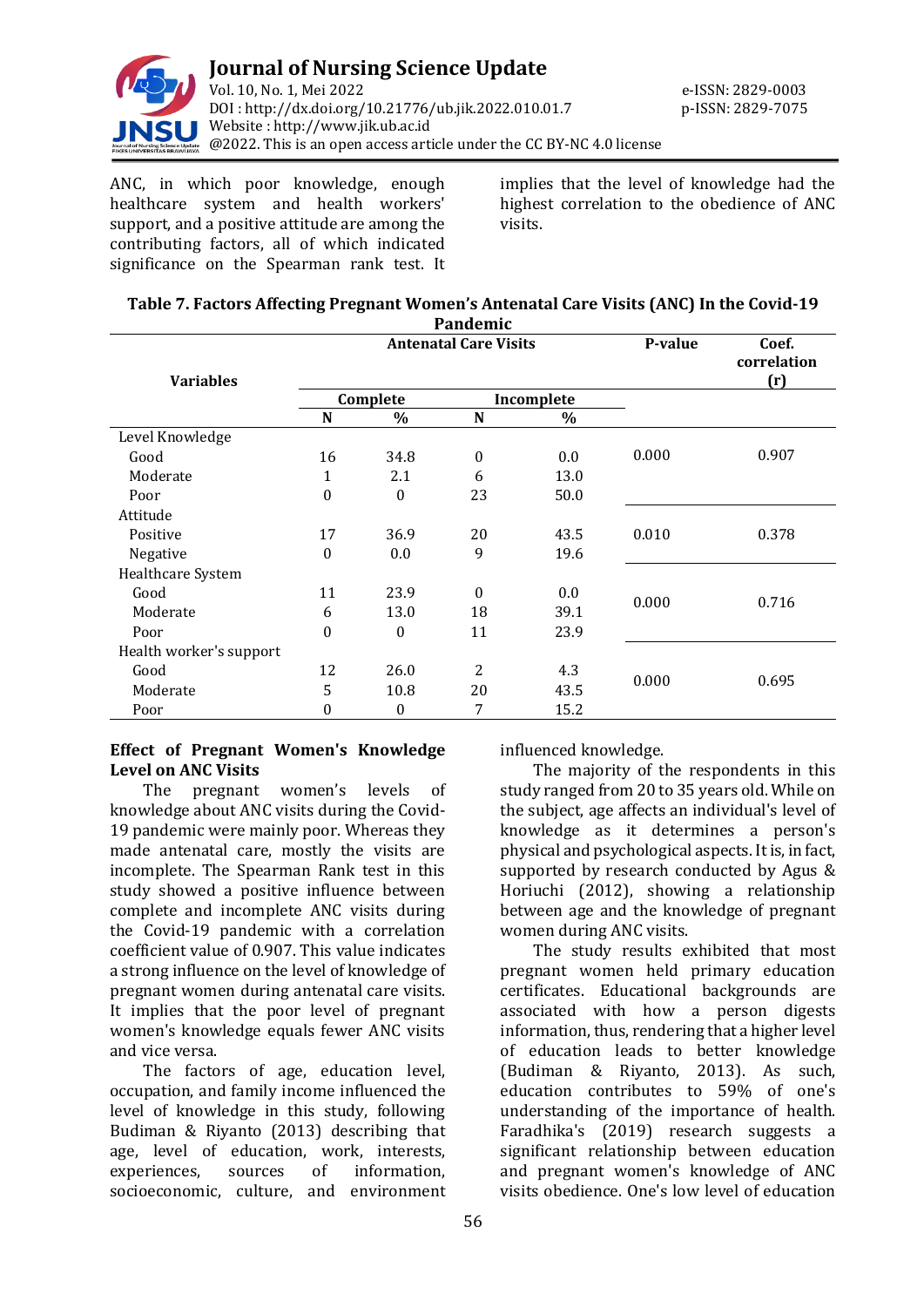

does not affirm their lower knowledge level as it is attainable through formal and non-formal education. Speaking of which, pregnant women with little knowledge about ANC visits were likely to have incomplete examinations. Conversely, highly educated pregnant women better-understood health problems that affected their attitude toward their pregnancy and nutritional fulfillment during pregnancy. The previous study shows a relationship between knowledge and ANC (Citrawati & Laksmi, 2021).

## **Effect of Pregnant Women's Attitudes on Antenatal Care Visits (ANC)**

Despite the majorly positive attitude of pregnant women, according to this study results, towards ANC visits, their ANC visits during the Covid-19 pandemic were incomplete. The Spearman Rank test in this study disclosed a significant influence on the attitude of pregnant women towards ANC visits with the correlation coefficient value of 0.378, implying that the better the attitude of the pregnant women, the more the antenatal care (ANC) visits were likely to complete. Meanwhile, despite the most respondents' positive attitude in this study, incomplete ANC visits were still the case, a phenomenon rendered by several factors that influenced attitude.

The education level and support of health workers influenced the attitude of pregnant women in this study. These findings approve the theory on factors affecting an individual's attitude, including education, personal experience, culture, mass media, and emotion (Azwar, 2012). Education essentially provides moral concepts and determines a person's belief system. Individuals with a high level of education tend to gain more knowledge gained. The individual's knowledge of the domain determines how the individual will behave.

Influences from the surroundings, such as the support of husbands, health workers, friends, etc., also affect individuals' attitudes. Support from an essential person is related to the onset of motivation or encouragement in pregnant women. In this study, the health workers' support sufficed, material or

immaterial. Other factors around the individual are parts of the social components that support the creation of attitudes (Azwar, 2012).

Pregnant women who completed the ANC visits, regardless of their negative attitudes, showed appreciation for the provided information and managed to carry on motherhood activities. Meanwhile, those who had a positive attitude did ANC visits for a good reason and received support from their husbands or health workers. A lack of support from their husbands or family or taking the complication possibility for granted led them to have a positive attitude toward incomplete ANC visits.

# **Effect of the Health Care System on Antenatal Care Visits (ANC)**

With the health care system in Indonesia that relies on science and technology, community value malleability, legal and ethical aspects, economics, and politics, it is recorded that antenatal care visits (ANC) reached the moderate result of more than 50% with incomplete visits during the Covid-19 pandemic. The health care system plays an important role in health improvement, in which its success depends on various components, including nurses, doctors, and other health teams that support one another. This system will provide quality health services, an essential part of health services (Abram *et al*., 2017). The Covid-19 pandemic has changed the maternal-child care regulation incorporated in the health care system, includes procedure adaptation, limitations to contact with the health facilities, and technology improvement creating telemedicine. Hence, this new regulation changes pregnant women's behavior during ANC visits, leading to decreasing ANC visit obedience despite the moderate level health care system.

# **Effect of Health Worker Support on ANC visits**

Although the level of support of health workers was moderate, the ANC visits of pregnant women during the Covid-19 pandemic were recorded mainly incomplete.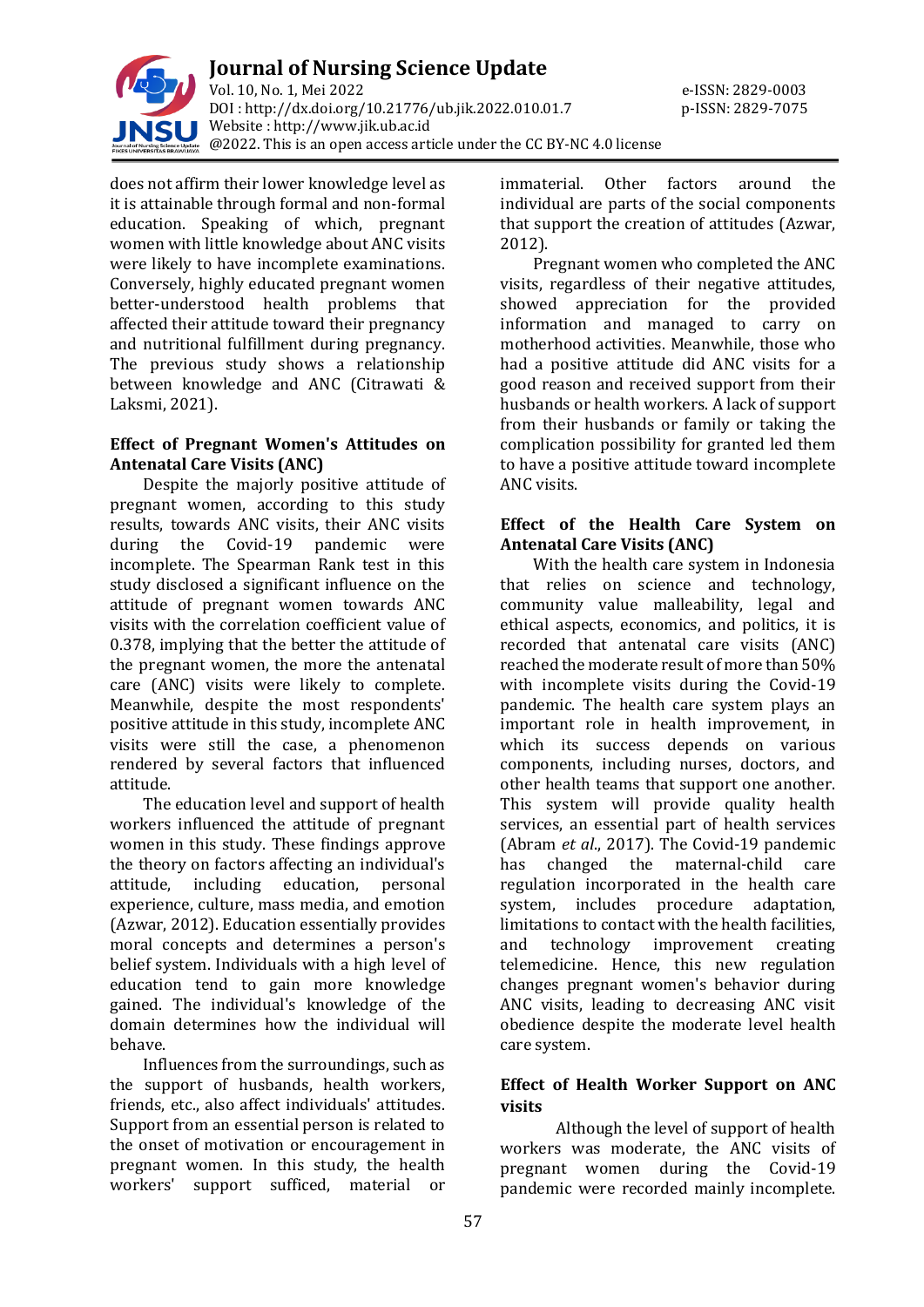

**Journal of Nursing Science Update** Vol. 10, No. 1, Mei 2022 e-ISSN: 2829-0003 DOI : [http://dx.doi.org/10.21776/ub.jik.2022.010.01.7](http://dx.doi.org/10.21776/ub.jik.2022.010.01) p-ISSN: 2829-7075 Website : http:/[/www.jik.ub.ac.id](http://www.jik.ub.ac.id/)  $\mathcal{C}_{\alpha}^{k}$  @2022. This is an open access article under the CC BY-NC 4.0 license

The effect of health worker support on ANC visits could result from several factors. Pregnant women with inadequate health worker support, such as limited-time consultation sessions, or improper personal protective equipment use, were likely to have incomplete antenatal care visits. This phenomenon posed discomfort, if not fear of being contaminated by the virus during examination visits. Conversely, pregnant women who had good support from health workers tended to complete ANC visits and feel safe during examinations. Accordingly, there was a relationship between health worker support and the utilization of antenatal care (Singh & Jha, 2016; Sriwahyu, 2013). During pregnancy examinations, pregnant women treated in comfort were encouraged to make periodic antenatal visits. Support from health workers provided better emotional responses and psychological conditions (Melani Astari *et al*., 2021). Likewise, pregnant women with support from health workers have a 7.4 times chance of making a complete ANC visit instead of those who do not have the support from health workers (Sary & Ekasari, 2014).

# **Conclusion**

Level of knowledge, mothers' attitude, healthcare, and health workers' support significantly and positively affected ANC visits during the Covid-19 pandemic. The level of knowledge had the highest correlation to the obedience of ANC visits. On that note, it is suggested that future research analyze family support and obedience to ANC visits in highrisk pregnancies during the Covid-19 pandemic.

# **Limitations of the study**

The limitation of this research is in the data collection process due to the health protocol of the Covid-19 pandemic. The researcher had limited time to physically contact the respondents during direct fulfill the data through home visits.

# **Acknowledgment**

The authors are grateful to Faculty of Medicine, Universitas Brawijaya for funding the research.

# **Conflict of Interest**

The authors declare they have no competing interests in this study.

# **References**

- Abram, O. O., Posumah, J. H., & Palar, N. (2017). Sistem Pelayanan Kesehatan Puskesmas Akelamo di Kecamatan Sahu Timur Kabupaten Halmahera Barat. *Jurnal Administrasi Publik UNSRAT*, *3*(046), 74775.
- Agus, Y., & Horiuchi, S. (2012). Factors influencing the use of antenatal care in rural West Sumatra, Indonesia. *BMC Pregnancy and Childbirth*, *12*(1), 9. https://doi.org/10.1186/1471-2393- 12-9.
- Astari, A., M., Choiriyah, M., Evi, N., Merdikawati, A., Yuliatun, L., Amaliya, S., Rini, I. S., Fitri, A. A., Raehana, N. U., (2021). Pendampingan Perawat Dalam Optimalisasi Keberlanjutan Perawatan Ibu Nifas Dan Bayi Berat Badan Lahir Rendah (BBLR) Di Rumah. *Journal of Innovation and Applied Technology*, *7*(2), 1256–1262. https://doi.org/10.21776/ub.jiat.202 1.006.02.6.
- Awaliyah, D. N. (2018). A*nalisis Faktor yang Berhubungan dengan Cakupan Kunjungan Pemeriksaan Kehamilan K4 di Wilayah Kerja Public Health Center Lara Kecamatan Baebunta* [Diploma, Universitas Islam Negeri Alauddin Makassar]. http://repositori.uinalauddin.ac.id/13574/.
- Azwar, S. (2012). *Penyuluhan Skala Psikologi*. Pustaka Belajar.
- Budiman, & Riyanto, A. (2013). *Kapita Selekta Kuesioner: Pengetahuan dan Sikap dalam Penelitian Kesehatan/Budiman*. Salemba Medika.
- Citrawati, N. K., & Laksmi, I. G. A. P. S. (2021). Hubungan Pengetahuan Ibu Hamil Tentang ANC Terhadap Kunjungan ANC Di Puskesmas Tampaksiring II.